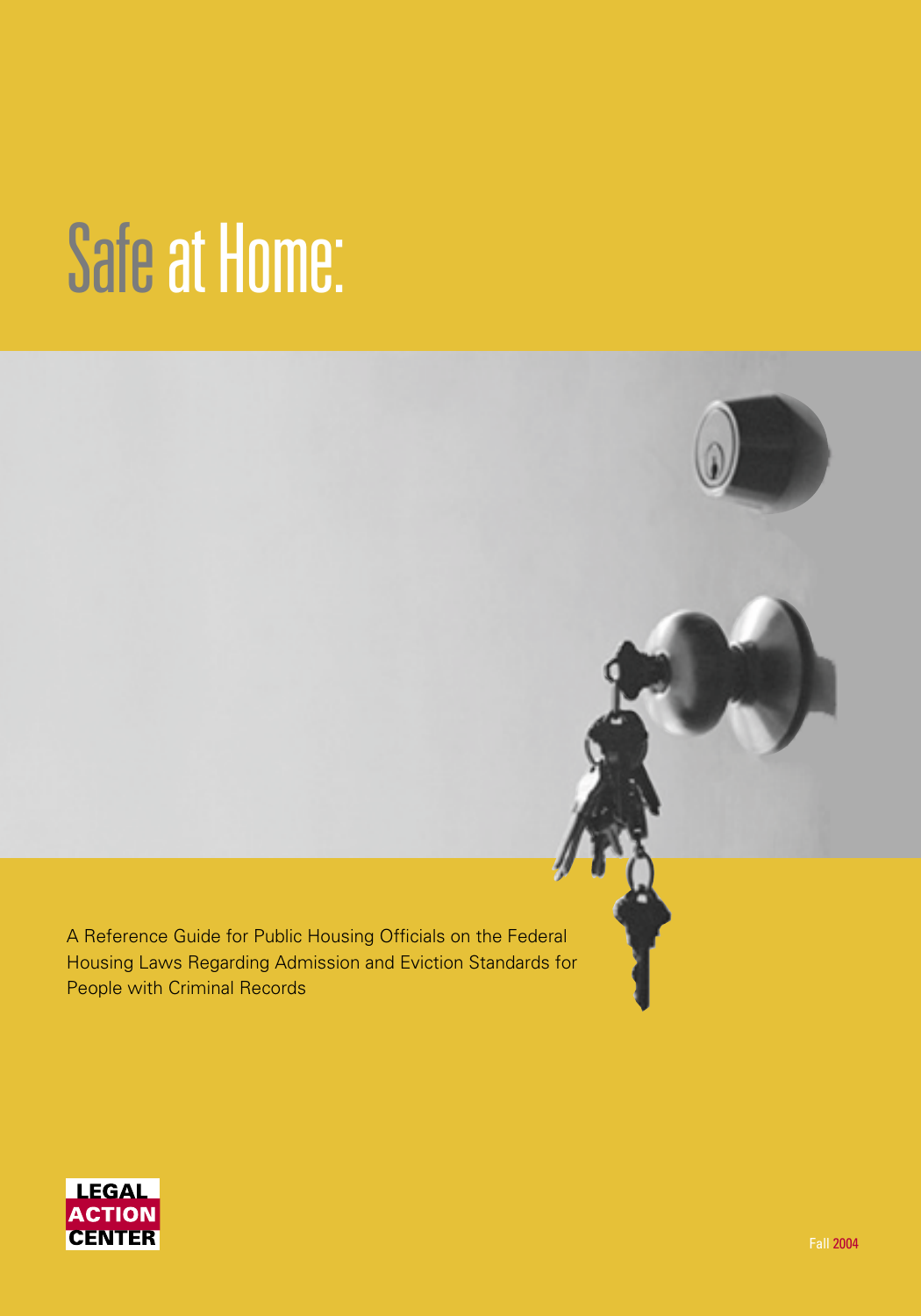## **Table of Contents**

- 1 Introduction
- 2 Section 1: Who Is Affected by These Laws and Policies?
- 3 Section 2: Why Do You Care?

 The Department of Housing and Urban Development's Mission Is to Provide Housing Assistance to All Low- and Moderate- Income Americans

 Public Housing Agencies Can Enhance Public Safety by Addressing the Housing Needs of People with Criminal **Records** 

 Making Appropriate Individualized Determinations about Every Applicant's Eligibility Protects Public Housing Residents and Guarantees Fairness

 Public Housing Agencies Can Set a Positive Example for the Private Housing Market

- 5 Section 3: What Are the Federal Housing Laws?
	- **Background**
	- Changes Enacted in 1996 and 1998

 The Impact of U.S. Department of Housing and Urban Development v. Rucker

 Guidance from the U.S. Department of Housing and Urban Development

7 Section 4:

What Does Federal Housing Law Require?

Key Mandatory Provisions

Key Discretionary Provisions

- **9** Section 5: Discretion and Best Practices
- 15 Section 6: **Conclusion**

## **ACKNOWLEDGMENTS**

The staff of the Legal Action Center wrote this guidebook. Staff Attorney Debbie Mukamal, Legal Assistant Jill Waldman, and Law Student Interns Amber Harding (Georgetown University), Stacey Strongarone (New York University), and LaNora Williams (New York University) all contributed to the research and drafting. We gratefully acknowledge the feedback and editorial comments we received from Rosemary McGinn, Director of Training and Technical Assistance at Family Justice. We thank Malish & Pagonis for graphic design and development.

We would like to thank the JEHT Foundation for its generous support of this project.

Copyright © 2004 by the Legal Action Center. All Rights Reserved.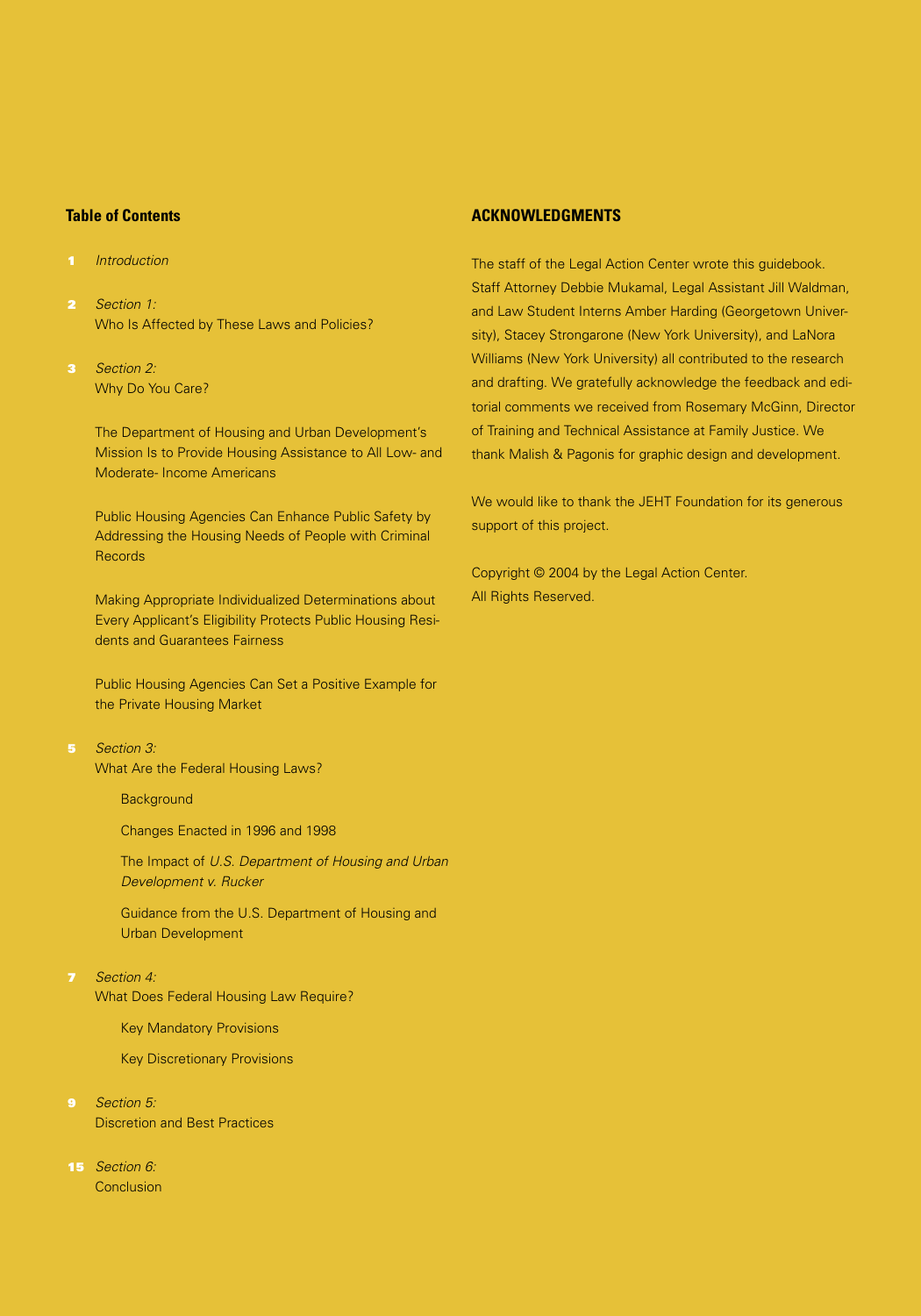# **INTRODUCTION**

Public housing policies in this country are governed by a complex and sometimes confusing set of federal laws and regulations, local policy directives, ordinances, and judicial case law. Everyone entangled in this web has expressed frustration with this scheme, especially in connection with people who have criminal records. The Legal Action Center developed this guidebook to explain what the federal housing laws require, highlight those areas where public housing agencies (PHAs) have discretion to craft their own admission and eviction policies related to people with criminal records, and offer recommendations on effective ways to use that discretion to simultaneously meet important public safety goals and the housing needs of people with criminal records. What follows is a user-friendly manual to help guide PHAs through this decision-making process.

**1**

PHAs encounter many complex issues regarding the admission and eviction of people with criminal records. Chief among these are the lack of affordable housing stock that creates enormous pressure for PHAs as they seek to meet the housing needs of various populations. Others are issues of fairness, public safety, and fear of liability. This guidebook addresses some of these important concerns and highlights innovative practices that local housing authorities around the country have implemented to tackle these important challenges.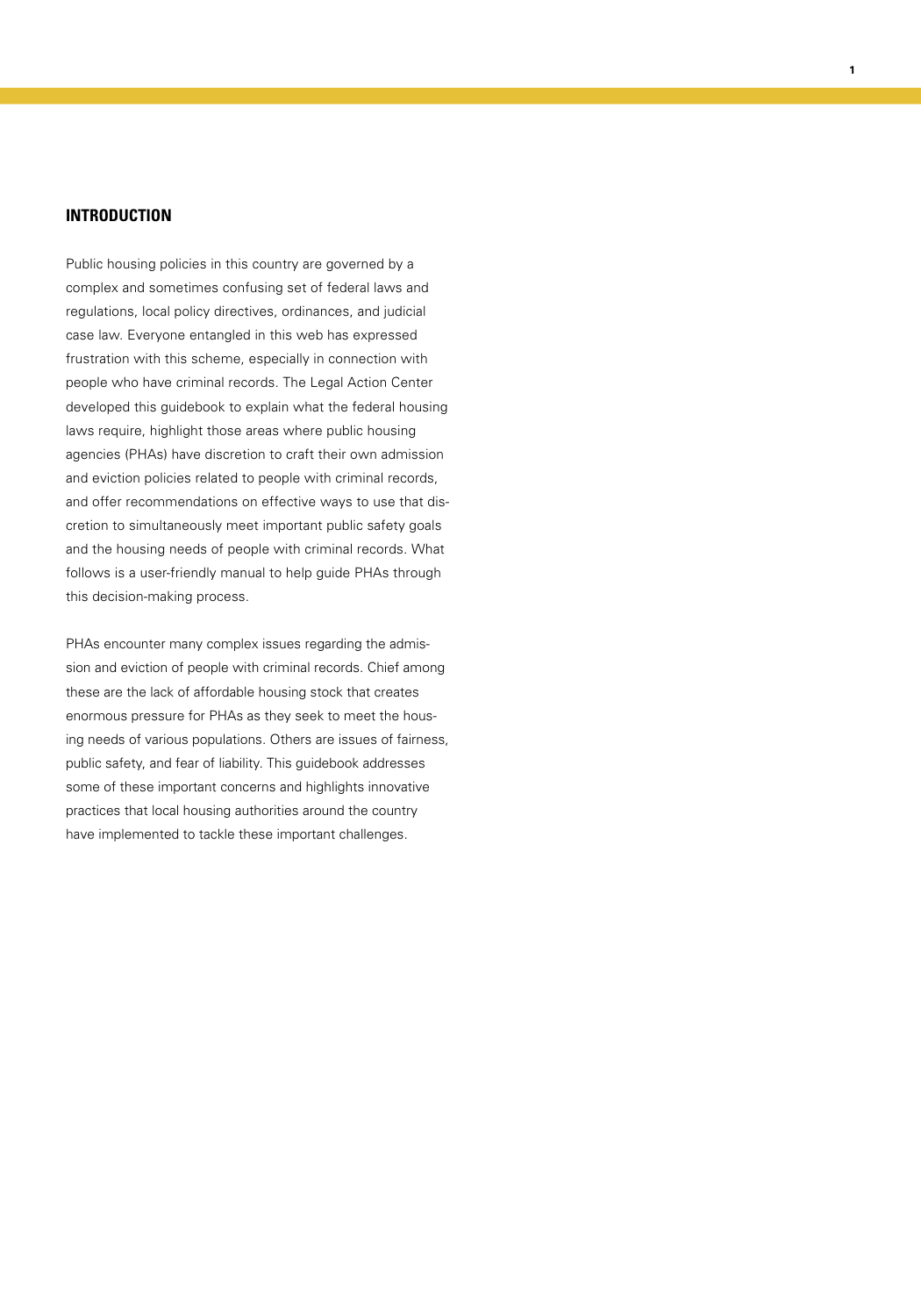# Section 1 W WHO IS AFFECTED BY THESE LAWS AND POLICIES?

More than 600,000 people will be released from prison this year.<sup>1</sup> An even greater number will leave local jails. In adjusting to "life on the outside," they will face multiple challenges, such as finding viable employment, reintegrating with their families, and addressing substance abuse problems that may have driven them to crime. Often their most immediate need will be securing safe and affordable housing, a necessary component to successful reintegration and a chief factor in guaranteeing public safety. Most lack financial resources and look to subsidized housing for a place to live. Yet their criminal records pose a major obstacle to gaining admission into public and Section 8 supported housing because of federal housing laws and local housing agencies' policies.

Federal housing laws and regulations related to the admission and eviction of people with criminal records were promulgated with the laudable goal of safeguarding residents of public housing from drug dealing and other criminal activity. However, in addressing these public safety concerns, many PHAs have drafted overly broad policies that disqualify individuals who pose no such risk. Close to a third of the adult population, or 64 million Americans, have federal or state criminal records<sup>2</sup> and are therefore potentially affected by federal laws and regulations that limit their access to public housing.

Policies that restrict admission or mandate eviction because of a criminal record not only affect the person who has been arrested or convicted, but also the family members of that person. Federal laws that govern public housing give PHAs broad discretion to craft policies that allow them to address this growing problem in ways that best serve their local communities and not endanger other residents. Since people with criminal records return disproportionately to a small number of urban areas, it makes sense that each jurisdiction adopt policies and practices that best suit their community.

Efforts by PHAs to balance these needs will not only help individuals with criminal records successfully reintegrate into the community, they will also protect our communities by reducing recidivism and relapse. Access to decent, stable, and affordable housing increases substantially the likelihood a person with a past criminal record will obtain and retain employment and remain drug- and crime-free.3 A study by the Corporation for Supportive Housing in New York State shows that the use of state prisons and city jails dropped by 74% and 40% respectively when people with past criminal records were provided with supportive housing.4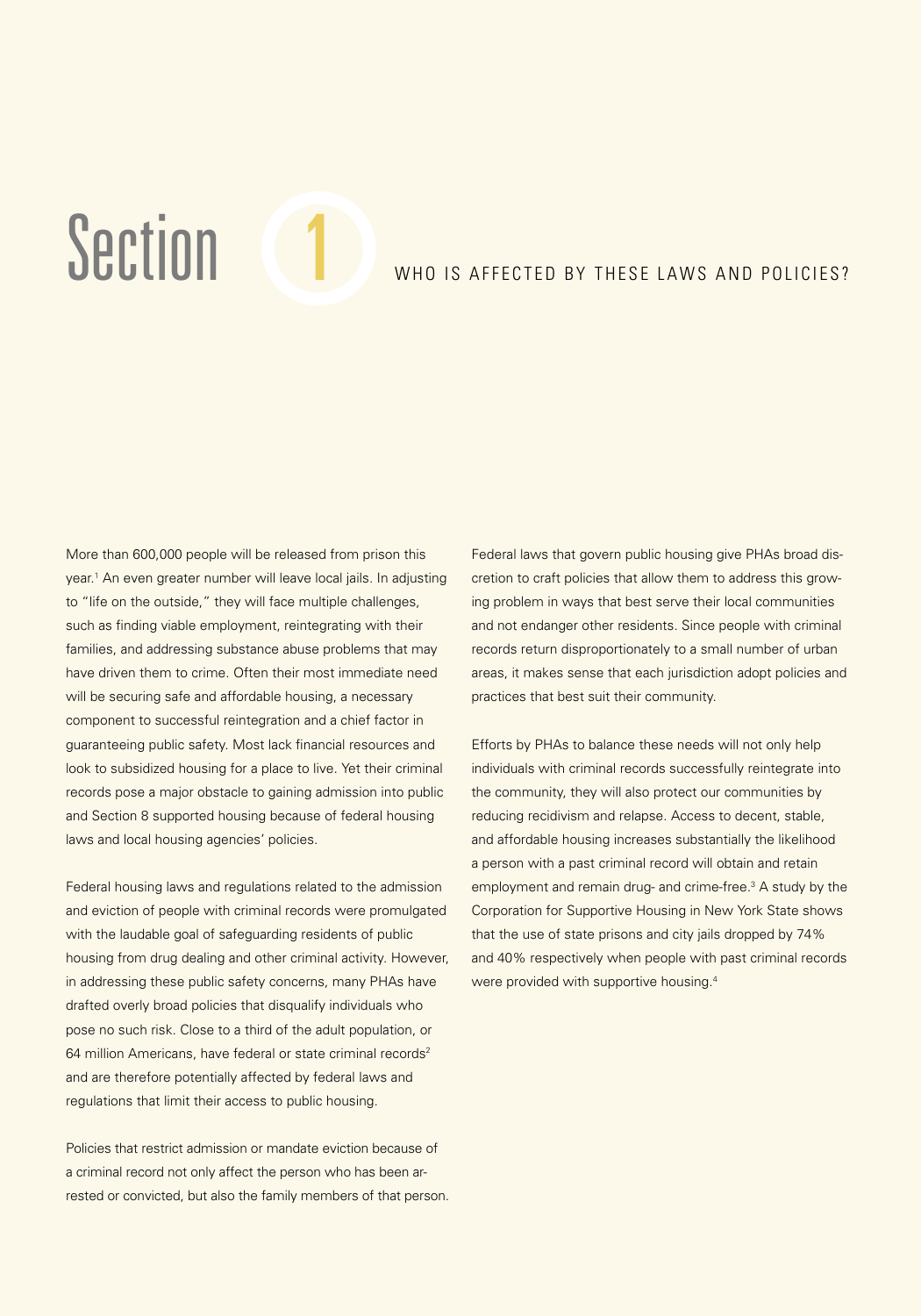Section 2 WHY DO YOU CARE?

# **The Department of Housing and Urban Development's Mission Is to Provide Housing Assistance to All Low- and Moderate-Income Americans**

The mission of the United States Department of Housing and Urban Development (HUD) and the local housing agencies that administer HUD's public and Section 8 housing programs is to provide a decent, safe, and sanitary home and suitable living environment for low-and moderate-income residents throughout the country. This mission includes providing assistance to those with criminal records, as long as public safety is not compromised. People with criminal records are among those with the greatest need for assisted housing because of the multiple barriers they face: limited income, lack of employment opportunities, family problems, and many others. While applicants with criminal records do not need to be preferenced over other applicants, like everyone else they should be considered individually on their merits.

Another goal of HUD is to spur economic growth in distressed neighborhoods. Individuals with a safe and stable place to live are more likely to maintain gainful employment, provide for themselves and their families, and contribute to their community. If an individual is working and has a stable living situation, other problems can be addressed more effectively. It is easier to participate in alcohol and drug treatment, maintain positive relationships with custodial and non-custodial children, and make amends for past mistakes. Addressing these needs also increases public safety by fostering a sense of accountability to the community.

# **Public Housing Agencies Can Enhance Public Safety by Addressing the Housing Needs of People with Criminal Records**

Access to safe and affordable housing can have a positive effect on individuals and, collectively, on the community. The converse is true when people cannot secure a decent living environment. For example, a study found that two-thirds of former prisoners who did not have appropriate housing recommitted crimes within the first 12 months of release, whereas only one quarter of those who obtained housing re-offended in the same time frame.5 Without the basic necessities of life, individuals are more prone to engage in illegal drug use, enter into the underground economy to survive, and commit other criminal acts that will send them back to the criminal justice system. Many people returning home from prison come from disadvantaged communities where large public housing units are one of the primary sources of affordable housing. When the number of people without stable housing increases, the overall safety of the community decreases.

Family members with a loved one who is homeless upon reentry face a dilemma: if they provide the loved one with a temporary place to live, they risk losing their public housing. In separating families and undermining the building of strong familial ties, we ironically, and often inadvertently, undervalue one of the primary resources we have to promoting successful prisoner reentry and enhancing public safety. For example, for people in recovery from alcohol and drug addiction, family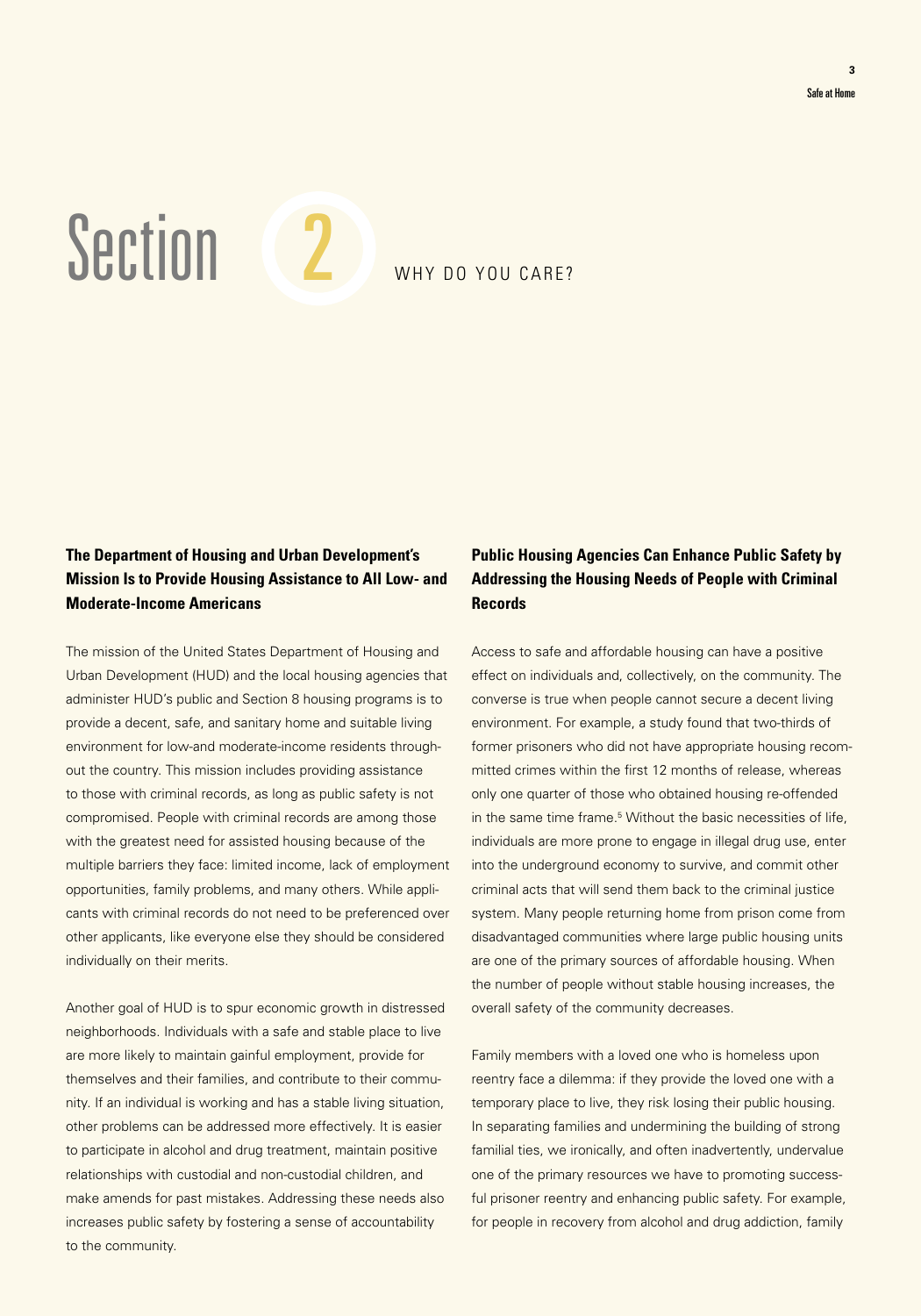support is often a key factor in ensuring success. In turn, successful recovery often leads to a decrease in criminal activity. Hence, weighing the factor of family unity and its impact on the ability of an individual to successfully reenter can help promote safety within the public housing community.

# **Making Appropriate Individualized Determinations about Every Applicant's Eligibility Protects Public Housing Residents and Guarantees Fairness**

PHAs can give applicants and tenants with past criminal records the same chance as other applicants to reside in public housing without giving them preferences. Creating administrative bars may be necessary in some situations, but not all applicants with criminal records warrant being treated the same. An applicant's criminal history is one of many factors a PHA can review when determining eligibility. If an individual's criminal record indicates a real threat to the safety of those residing in public housing, then it may be appropriate to deny him or her housing. Similarly, if an applicant's criminal record does not indicate a threat to the safety of the public housing community either because of the nature of the offense or evidence that the applicant is now rehabilitated (for example, they have successfully completed treatment or have no recent convictions), then it should not operate as a blanket bar to obtaining public housing.

A common and valid concern housing administrators raise when asked about policies related to applicants and tenants with criminal records is the potential risk of liability. Few, if any, cases have involved a housing authority being held liable for the commission of crime by a tenant. Rather, the courts have dealt more commonly with liability of the leaseholder when a guest has committed a crime on the public housing premises.<sup>6</sup> Appropriate screening measures as detailed in this guidebook will help PHAs make informed, responsible decisions.

# **Public Housing Agencies Can Set a Positive Example for the Private Housing Market**

Balanced and fair policies established by PHAs for considering people with criminal records will provide valuable guidance to the private housing market on this complex issue. When local PHAs demonstrate that individuals with past criminal records can be evaluated individually and that those found eligible can be housed with no more risk or difficulty than other applicants, private landlords may be more willing to rent to those individuals as well, ultimately expanding the availability of housing to this population and of low-income housing in general.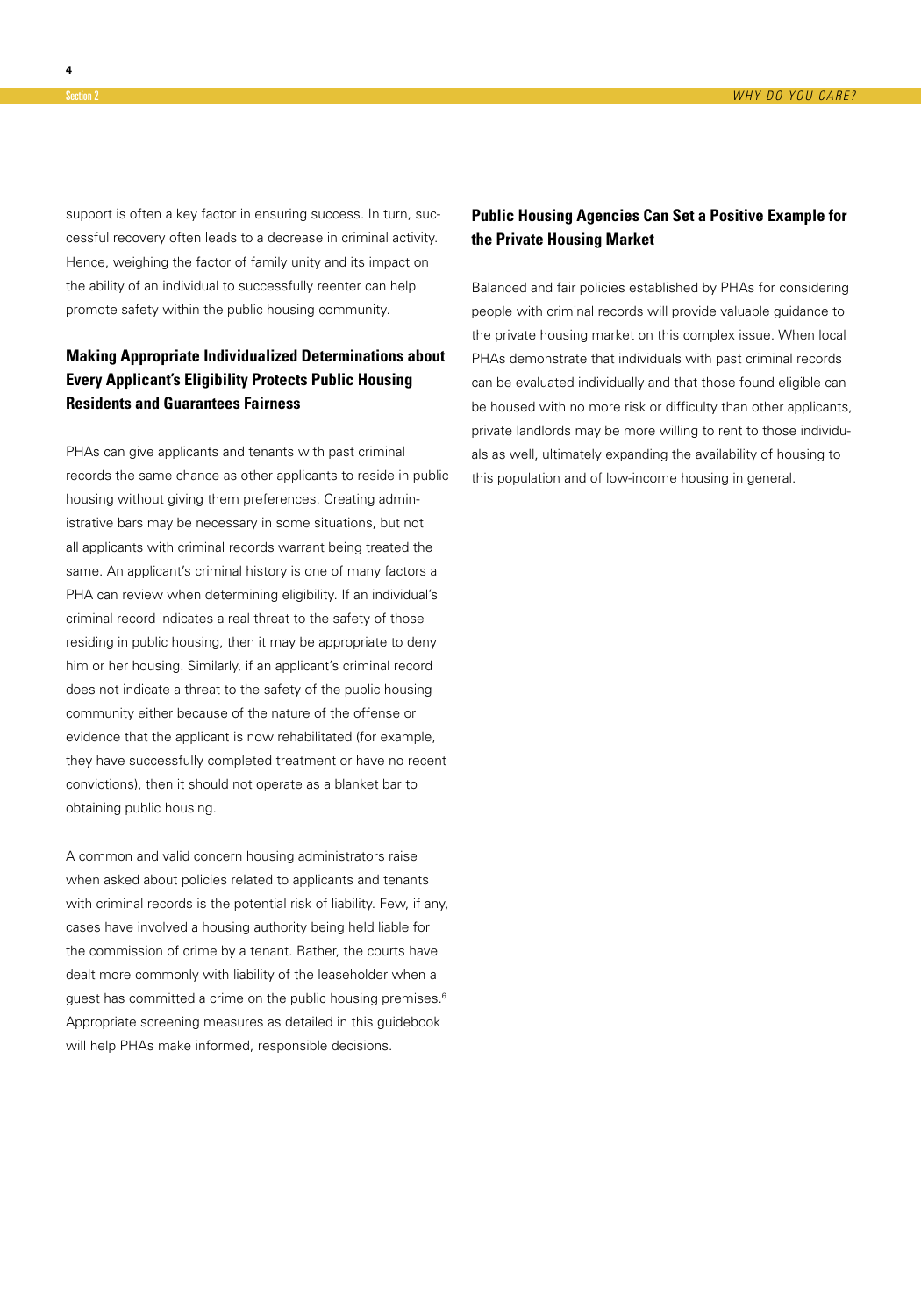Section 3 WHAT ARE THE FEDERAL HOUSING LAWS?

# **Background**

Federal housing laws began to target people with criminal records - especially those that were drug-related - as early as 1988. The Anti-Drug Abuse Act of 1988 required public housing authorities to include in their leases a clause prohibiting tenants, any member of a household, guest, or other person under tenant's control from engaging in "criminal activity, including drug-related criminal activity, on or near public housing premises."7 When such criminal activity occurred while the tenant was living in public housing, the tenant could be evicted.<sup>8</sup>

### **Changes Enacted in 1996 and 1998**

The federal laws that have been enacted since the Anti-Drug Abuse Act – the Housing Opportunity Program Extension Act of 1996 and the Quality Housing and Work Responsibility Act of 1998 – focus on providing a safer environment for those living in public housing. These laws and their corresponding regulations give PHAs broad discretion to craft their own policies. However, this discretion has sometimes operated to create harsh results that no doubt harm the community as well as individuals, their families, and other residents of public housing.

# **The Impact of Department of Housing and Urban Development v. Rucker**

On March 26, 2002, the U.S. Supreme Court ruled in favor of the Department of Housing and Urban Development in a class action case brought by Oakland Housing Authority tenants, including Pearlie Rucker. The ruling clarified that, under the Anti-Drug Abuse Act, "public housing authorities have the discretion to terminate the lease of a tenant when a member of the household or a guest engaged in drug-related activity, regardless of whether tenant knew, or should have known, of the drug-related activity."<sup>9</sup> The *Rucker* decision upheld the discretion given to PHAs by the federal laws and regulations to craft admission and eviction policies themselves. In particular, the Supreme Court explicitly instructed PHAs to use their discretion when making termination decisions, including seeking alternatives to termination. This discretion is also recommended for other admission/termination decisions regarding criminal activity.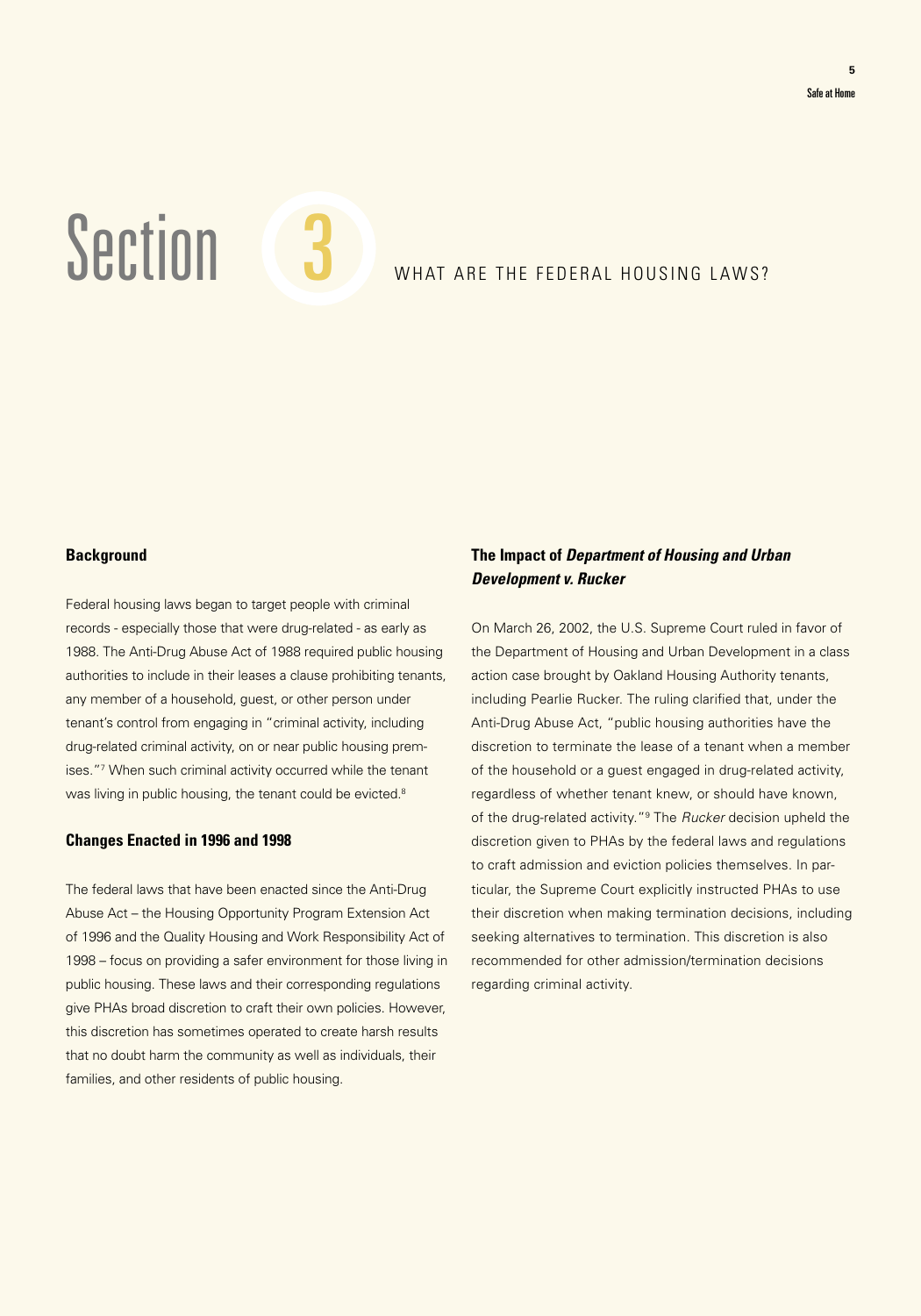Jimmy Lacey, the Director of Housing Management at the Birmingham Housing Authority in Alabama, sees eviction as "the absolute last alternative." If the Housing Authority receives word of an arrest on public housing grounds, or of one of its residents, it will usually work in partnership with a social service agency to help correct the problem. If the illegal activity becomes a pattern, eviction is always an option, but Mr. Lacey states, "we see an eviction as a failure on our part."

# **Guidance from the U.S. Department of Housing and Urban Development**

In June 2002, HUD Assistant Secretary Michael Liu urged PHAs to consider a wide range of factors in deciding whether to evict a household as a result of a lease violation involving drugs. "Those factors include, among many other things, the seriousness of the violation, the effect that eviction of the entire household would have on household members not involved in the criminal activity, and the willingness of the head of household to remove the wrongdoing household member from the lease as a condition for continued occupancy."<sup>10</sup> Weighing these factors appropriately leads to policies that help individuals with criminal records reintegrate back into society without compromising public safety.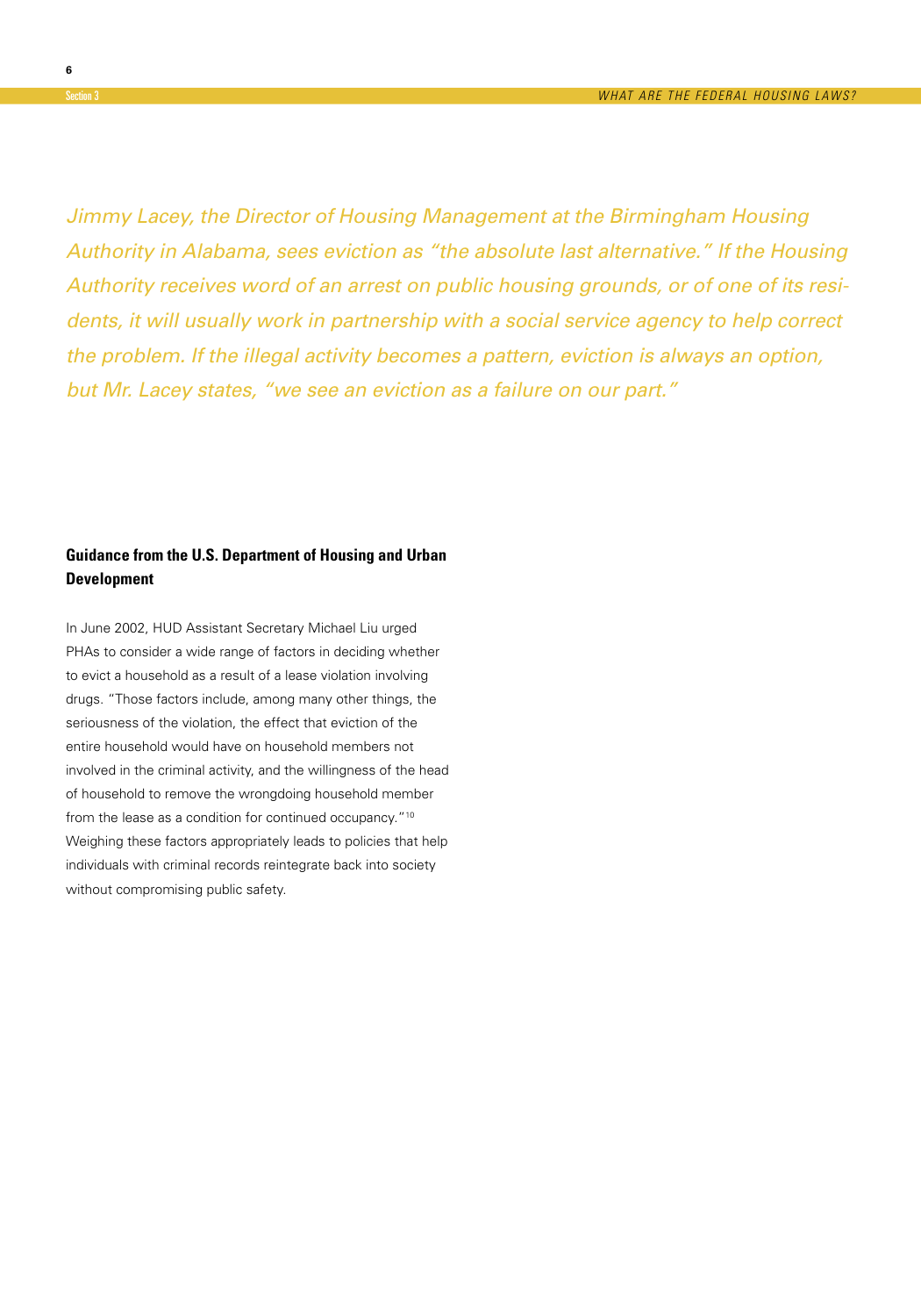# Section 4 WHAT DOES FEDERAL HOUSING LAW REQUIRE?

The federal laws and regulations related to public housing govern both admission and eviction standards for PHAs. Regarding people with criminal records, PHAs are explicitly required to adopt some rules, and explicitly allowed to adopt others. The laws and regulations create mandatory policies and give explicit instructions to PHAs about the requirements for admission and the circumstances leading to eviction. For the most part, however, federal laws and regulations give the PHAs broad discretion to craft admission and eviction policies related to applicants and tenants with past criminal records that best serve their individual communities.

### **Key Mandatory Provisions**

**Federal law requires criminal background checks to be done on adult household members applying to live in public housing.** However, because studies show that many criminal records contain errors,<sup>11</sup> PHAs must give applicants an opportunity to dispute the accuracy of their criminal records.

**The federal laws require public housing agencies and providers of Section 8 and other federally assisted housing to deny housing to two categories of applicants with past criminal records:**

■ Any household with a member who has been convicted of methamphetamine production on the premises of federally funded housing.<sup>12</sup>

■ Any household with a member who is subject to a *lifetime* registration requirement under a state sex offender registration program.<sup>13</sup>

### **Key Discretionary Provisions**

# **The public housing laws permit, but do not require, PHAs to deny admission to the following applicants:**

- Any household who has been evicted from public, federally assisted, or Section 8 housing because of drug-related criminal activity of a household member may be deemed ineligible for public or federally assisted housing for three years. The housing provider has the discretion to shorten or waive the three-year period if the person who engaged in the drug-related criminal activity has successfully completes a rehabilitation program approved by the local housing provider or the circumstances leading to the eviction no longer exist (e.g., the person has died or is imprisoned). The three-year time period begins to run from the date of the eviction.<sup>14</sup>
- Any household with a member who is abusing alcohol or using another drug illegally if the household member's illegal use or pattern of alcohol abuse or illegal use of a drug may threaten the health, safety, or right to peaceful enjoyment of the premises by other residents. The housing provider may permit the household to be admitted or remain in such housing if the person who abused alcohol or illegally used drugs demonstrates that he or she is not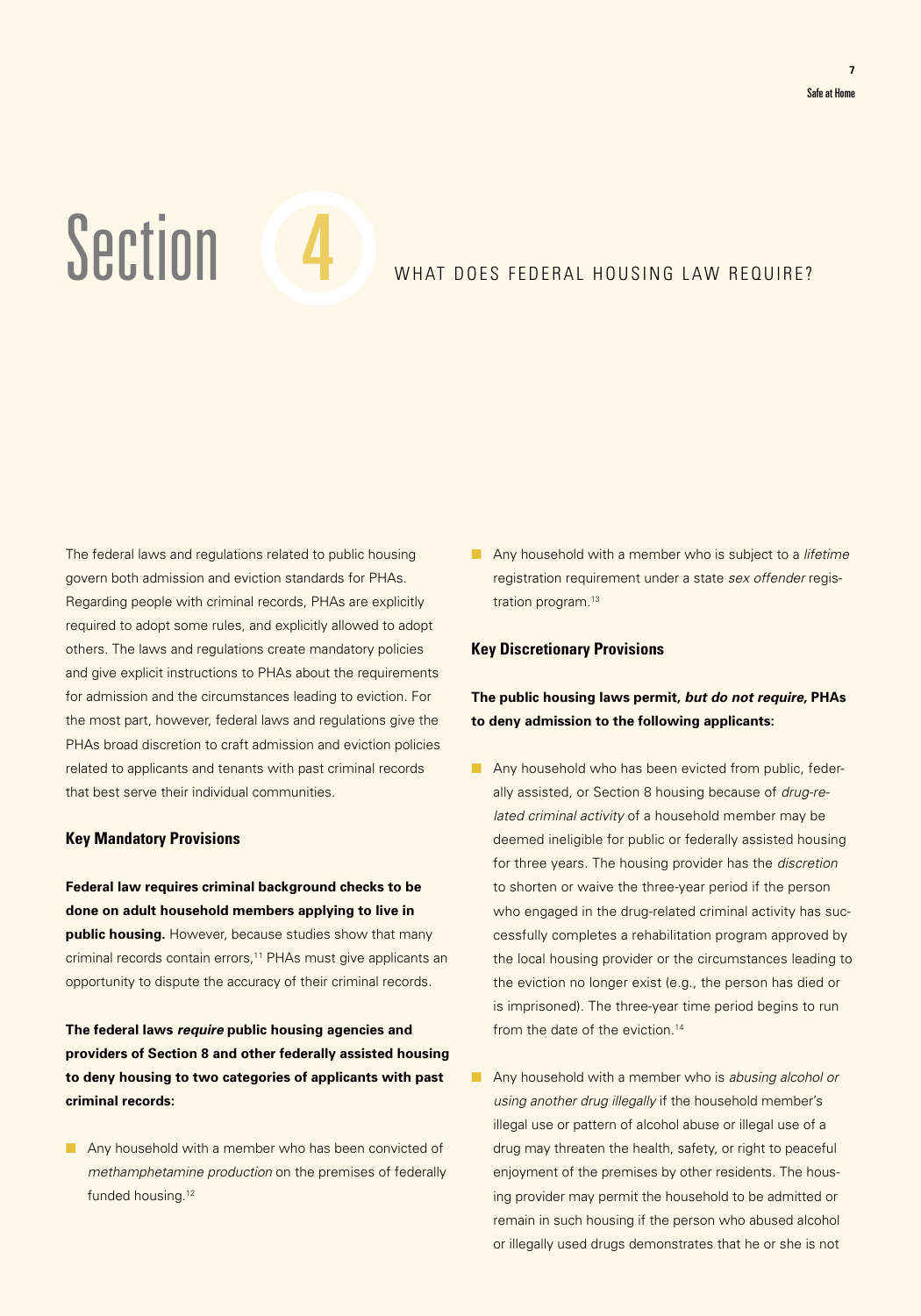currently abusing alcohol or illegally using drugs and has been rehabilitated in any one of three ways: (1) participation in a supervised alcohol or drug rehabilitation program; (2) completion of a supervised alcohol or drug rehabilitation program; or (3) another form of successful rehabilitation.<sup>15</sup>

■ Individuals who have engaged in (1) any drug-related criminal activity; (2) any violent criminal activity; or (3) any other criminal activity that would adversely affect the health, safety, or right to peaceful enjoyment of the premises if the criminal activity occurred a "reasonable" time before the person seeks admission. The statute does not say how recent a conviction must be to qualify as a "reasonable" basis for denying housing.<sup>16</sup>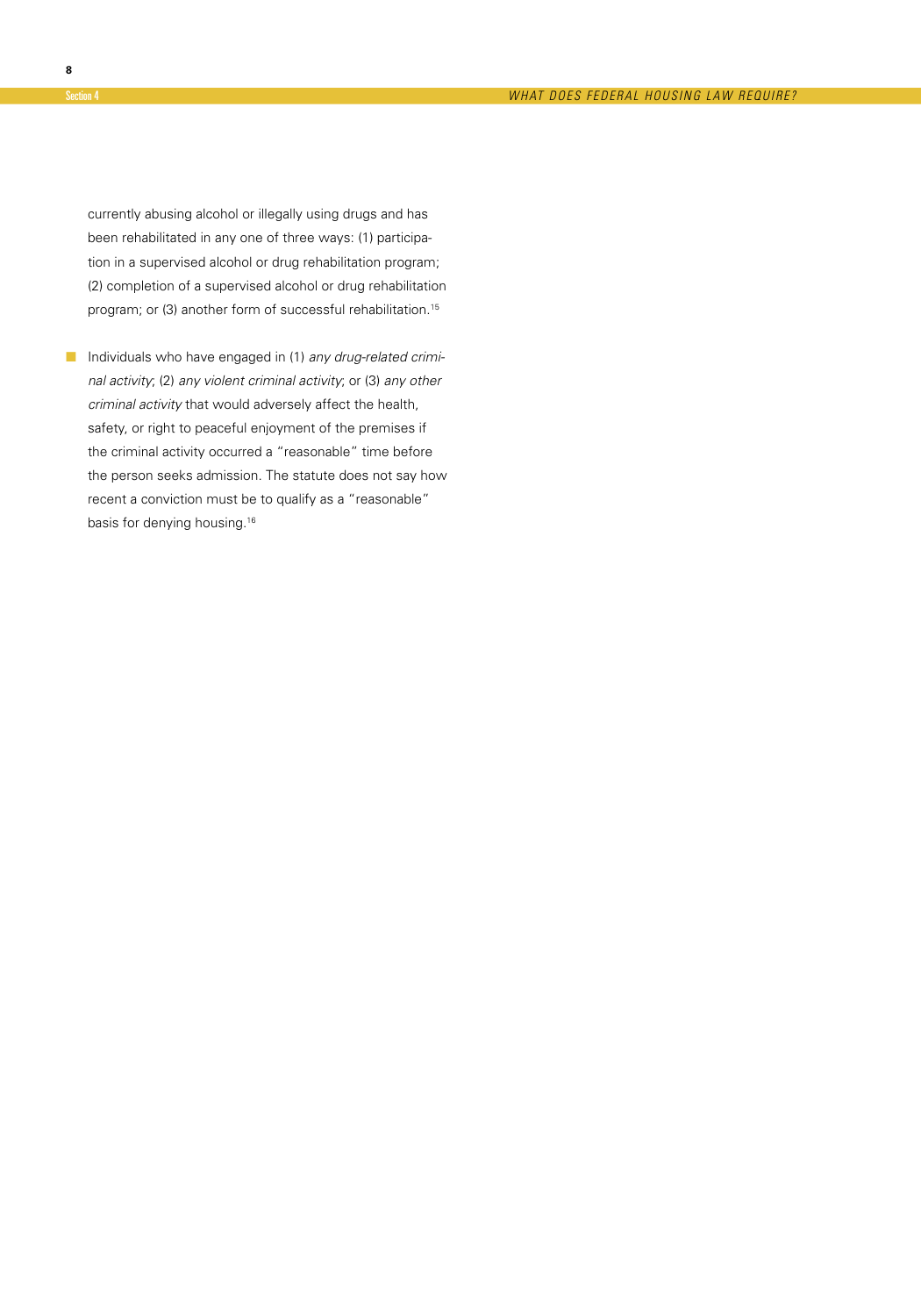# Section 5 D DISCRETION AND BEST PRACTICES

The federal laws afford PHAs the authority to craft reasonable admission and eviction policies where a household member has a criminal record, while creating limited mandates. In determining these policies and practices, PHAs can consider a number of factors, including, perhaps most importantly, public safety and the benefits of providing housing to people with criminal records who demonstrate their suitability.

The following are some principles to guide PHAs when adopting and implementing their policies and procedures:

#### **Recommendation I:**

**PHAs should not implement blanket bars against all applicants with criminal records. Instead, PHAs should make individualized determinations about an applicant's eligibility for public housing, taking into consideration the relevance of the person's criminal history and evidence of rehabilitation.**

■ Besides the two limited categories of crimes specified by the federal law – production of methamphetamine on public housing premises and crimes subjecting an individual to a lifetime registration requirement under a state sex offender program – PHAs should avoid imposing automatic bars based on criminal history. Rather, PHAs should evaluate individually each applicant, taking into consideration the person's history and circumstances.

- Having a criminal record does not necessarily mean the applicant will pose a threat to the heath and safety of current residents of public housing. In evaluating the relevance of an applicant's criminal record, PHAs should consider factors such as the length of time since the crime was committed, whether the crime was committed when the applicant was addicted and whether the applicant engaged in treatment or otherwise achieved sobriety, and any other evidence of rehabilitation and mitigating factors that the applicant can put forth, including whether the applicant's family currently resides in public housing.
- One useful tool in making these individualized evaluations is to identify crimes or crime categories that affect applicant eligibility. These guidelines should also include recommendations based on how long ago the conviction happened. Though each applicant should be considered individually, these recommendations can provide a helpful framework for public housing employees. This can be especially helpful for larger housing authorities for whom individual consideration of each applicant is challenging because of resource constraints. In addition, applicants will be able to more realistically plan for release from prison.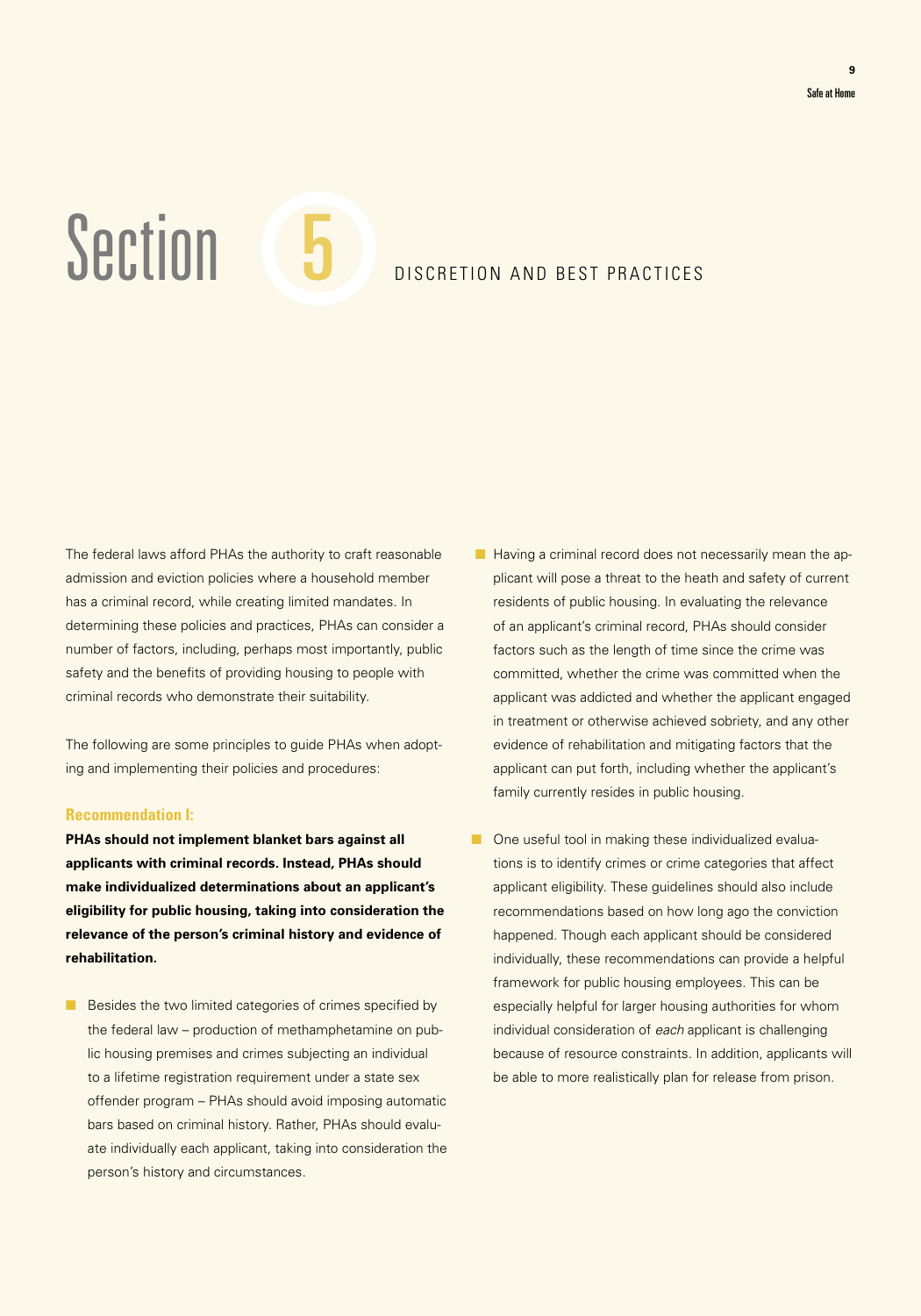The Housing Authority of Portland in Oregon uses a "Criminal History Guidelines Matrix" to evaluate applicants' criminal histories. The Housing Authority of Portland does not indiscriminately deny applicants who have criminal histories, but instead assigns different standards and procedures for different kinds of convictions. Criminal convictions are listed and given a number value from one to four.

#### **Category 1:**

Applicant will be admitted despite having criminal history. Examples of crimes in this category include Public Drinking and Reckless Driving.

#### **Category 2:**

Applicant will be asked to explain criminal record. Intake specialist will deny application only if approved by supervisor. These convictions include Criminal Possession of a Forged Instrument in the 1st and 2nd Degree, Criminal Trespass in the 2nd Degree, and Harassment.

#### **Category 3:**

Applicant will be asked for explanation and to offer extensive evidence of rehabilitation, including, but not limited to, recommendations from social workers, parole or probation officers, treatment centers and others. Approval of application by intake specialist requires approval of supervisor. Category 3 convictions include Menacing, Possession of a Controlled Substance, and Prostitution.

#### **Category 4:**

The Housing Authority will deny admission. Category 4 convictions include Manslaughter, Kidnapping, and Robbery.

In addition to the category of the crime, the time passed since the conviction occurred and the number of subsequent convictions affect eligibility. Any second and subsequent crime moves an applicant to the next higher category. Similarly, a crime that occurred more than five years ago shifts the person to the next lower category. While the Housing Authority of Portland has discretion to deny admission independently of the matrix guidelines and all denials of admission can be appealed, this clear categorization of convictions minimizes uncertainty and subjectivity for both applicants and intake staff. ("Housing Authority of Portland Guidelines for Evaluating Criminal Histories of Applicants to Public Housing," Revised 02/01.)

#### **Recommendation II:**

**In making individualized determinations, PHAs can decide the "reasonable" length of time to bar applicants with criminal records.**

■ Although the federal guidelines use three years as the period of time PHAs must deny an applicant housing who has been evicted because of drug-related activity, PHAs are free to decide whether three years is reasonable in any particular situation. Using evidence of rehabilitation, age at time of conviction, and nature of the crime as factors that may decrease the waiting period can help those individuals with criminal records who are qualified to secure housing without compromising the important goal of public safety.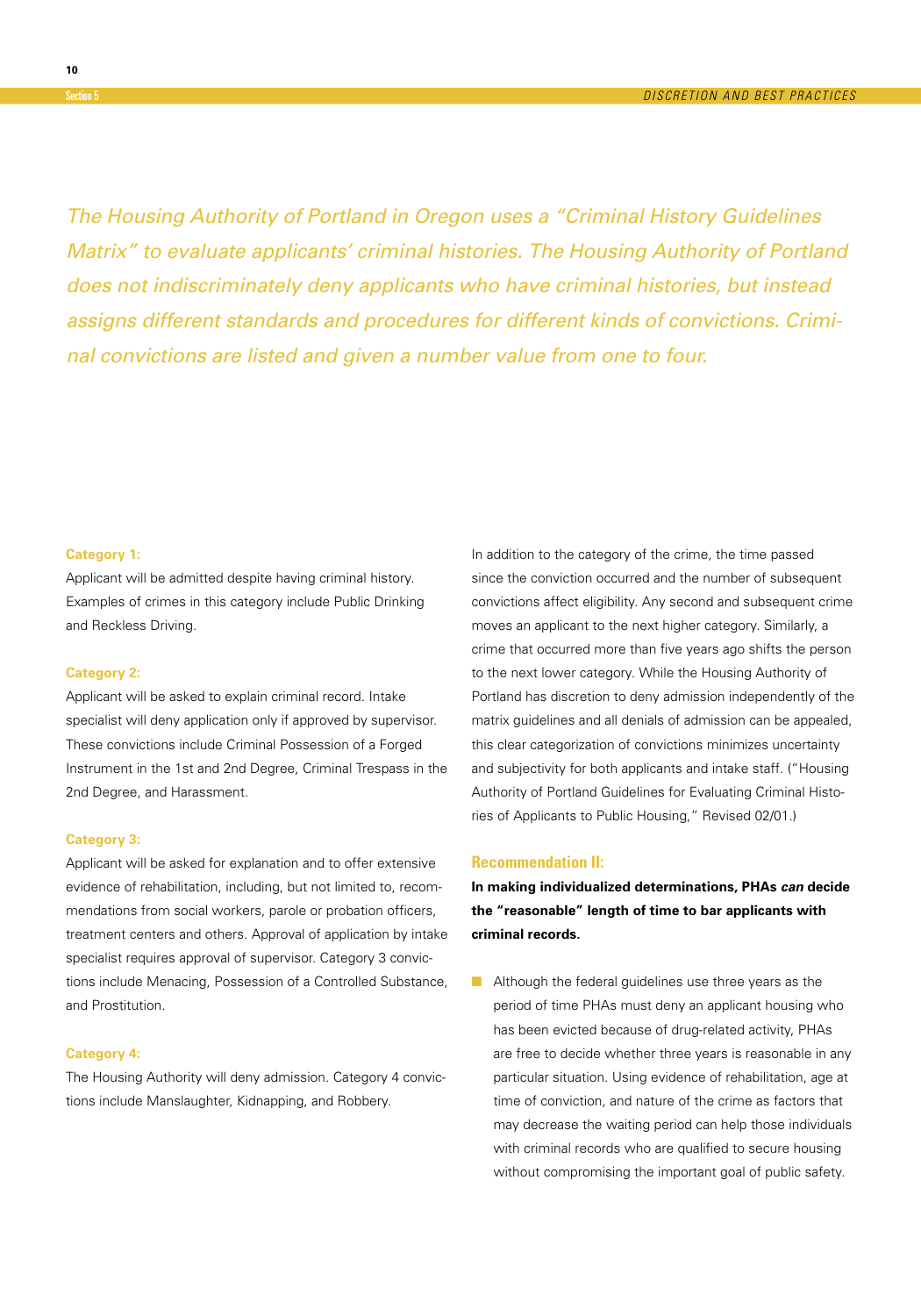Though the Vancouver Housing Authority in Washington generally has a three-year bar for applicants with criminal records, Alice Porter, the Director of Housing Management, emphasized that her staff look at each case individually. When an applicant is denied for any reason, he or she has the right to review the Housing Authority's decision with the director of the HUD program. At this meeting, the applicant can present a wide range of evidence of rehabilitation, including drug and alcohol treatment or anger management program participation and completion, and letters of recommendation from his/her children's teachers.

### **Recommendation III:**

**In making individualized determinations, PHAs can determine what qualifies as evidence of rehabilitation to lift bars.**

■ PHAs want and need to be assured that an applicant for housing with a criminal record has been rehabilitated, is not a present threat, and has desisted from criminal activity. The most common factors PHAs tend to consider as evidence of rehabilitation include gainful employment and enrollment in or completion of alcohol and drug treatment. While these are important indicia, they are not the only criteria relevant to applicants with criminal records who may be appropriate residents for public housing.

 For example, an applicant living in a homeless shelter may not have addiction problems, and thus is not in need of drug treatment, and is not yet employed. He or she would not be able to proffer evidence of rehabilitation if it was limited to participation or completion of drug treatment and gainful employment. Given this, a more useful policy would be to consider a wider range of evidence of rehabilitation, including participation in mental health counseling, anger management, enrollment in job training or education programs, demonstrated financial support of other family members, etc.

- The experience of those working to address employment needs for former prisoners offers useful guidance for evaluating an applicant's criminal record when determining eligibility for public housing. The Equal Employment Opportunity Commission (EEOC) is the agency responsible for enforcing Title VII of the Civil Rights Act, the federal law prohibiting employment discrimination of the basis of race, gender, national origin, and other factors. A number of years ago, the EEOC issued guidances for public and private employers for considering arrest and conviction information in making employment decisions. These guidelines can help PHAs in establishing eligibility criteria for housing assistance, as the concern for maintaining public safety, protecting the decisionmaker (the employer or PHA) from unnecessary litigation, and ensuring fairness is paramount in both instances. The EEOC requires employers to consider three criteria when deciding if a past conviction can be a legitimate basis for denial of employment:
	- i. The nature and gravity of the offense
	- ii. Time passed since conviction and/or completion of sentence
	- iii. Nature of job held or sought

In the public housing context, public safety can be weighed by using these guidelines.

It should be noted, however, that some PHAs avoid including current tenants in the selection process because of the fear that the tenants will make subjective decisions or treat certain groups of applicants unfairly.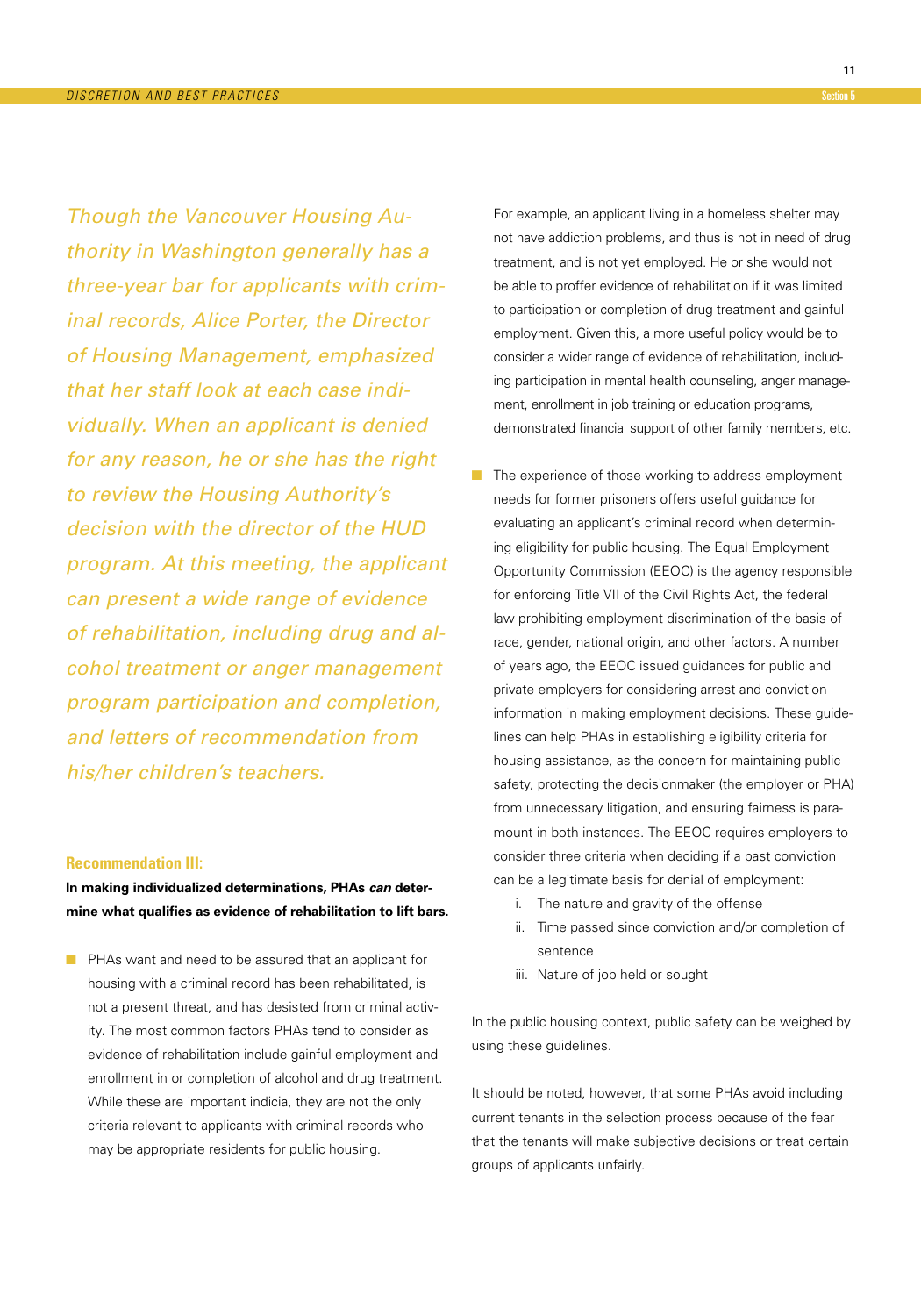An applicant denied housing by the St. Paul Public Housing Agency in Minnesota is entitled to appeal the adverse decision. The applicant can present evidence of mitigating circumstances or rehabilitation to a panel of five members consisting of three current public housing residents and two staff members. The staff representatives include one housing manager and one social worker. This process is designed to ensure the decision is reflective of the community's wishes both to be rigorous about maintaining public safety but also in ensuring equal access to housing. Including current residents on the panel can also provide a unique perspective on mitigating circumstances surrounding a conviction and on the significance of evidence of rehabilitation. Moreover, a current tenant may have a relative – a nephew, sister, or child – who has been involved in the criminal justice system. It may be easier for them to keep an open mind when evaluating an applicant with a criminal record.

#### **Recommendation IV:**

**PHAs should limit consideration to conviction information when making admissions decisions. Because an arrest is only considered to be an accusation, it should not be used adversely against an applicant if the individual was not convicted. Using information about arrests that did not lead to conviction denies the presumption of innocence – the core value of our legal system – to millions of Americans.**

■ Many PHAs use arrest information to make admission decisions even though federal laws and regulations do not require or recommend that they do so. In many situations, individuals are arrested and the case is dropped because of mistaken identity, lack of evidence, or other reasons that establish the person's innocence. Using arrest information unfairly disqualifies many applicants who have not committed any criminal offense, but nonetheless have a record on file with the criminal justice system. Even if an applicant can clear up the reason for the arrest, they are already disadvantaged in the process and will likely not appeal any negative decision because of the lack of available legal representation. A number of states have addressed the use of arrest information in the context of employment. They have enacted laws to prohibit employers from asking job applicants about arrests on employment applications given the concern that this information could be used unfairly against them.

#### **Recommendation V:**

**PHAs can partner with Departments of Parole and Probation, community groups and community-based service providers to create reasonable standards and collaborative programming that reinforce public safety and facilitate reintegration.**

■ The success of any program is enhanced by the involvement of the community. PHAs can craft policies that protect public safety while simultaneously not disadvantaging eligible individuals who have paid their debt to society. PHAs can team with local organizations to develop the best ways to make individuals with criminal records accountable to the community. PHAs can collaborate with their local Parole and Probation Departments to decide who is eligible for housing and work together to ensure that individuals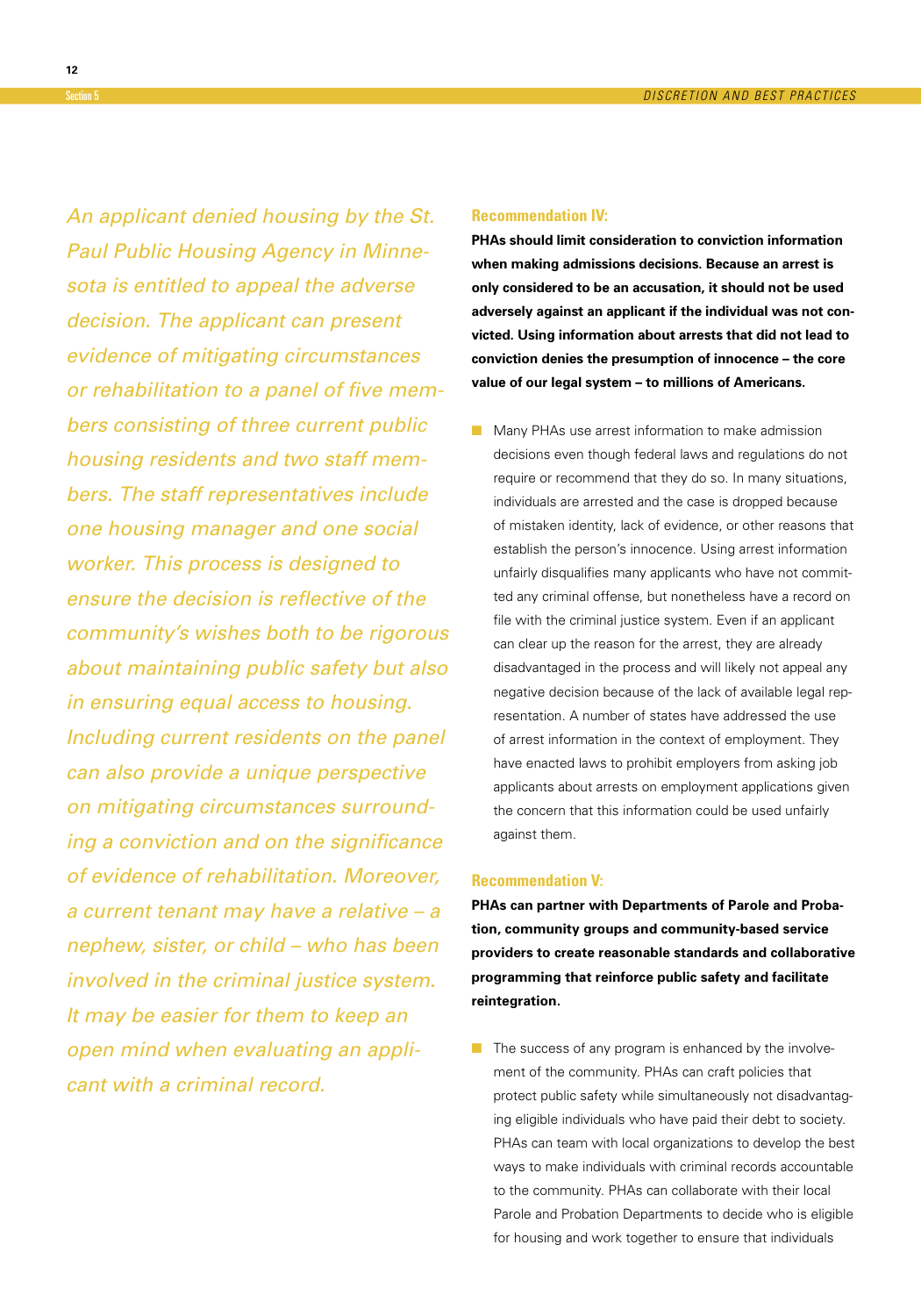The New York City Housing Authority (NYCHA) limits its evaluation of criminal records to conviction information. Peter Cantillo, Assistant Deputy General Manager of Operations for Support Services at NYCHA, says that "The New York City Housing Authority does not deny eligibility for public housing based on an arrest record. We believe that our admission standards provide opportunities for quality housing to thousands of deserving New Yorkers."

under supervision do not threaten the safety of people living in public housing. Moreover, given the regular contact parole and probation officers have with their clients, PHAs can rely on this resource as an additional guarantee of and support for compliant behavior.

#### **Recommendation VI:**

**To maximize limited resources and leverage critical familial support, a person with a criminal record should be permitted to return to his or her family where appropriate.**

■ Families can provide some of the greatest and most significant source of stability for anyone, including a person with a criminal record. Particularly for those PHAs with limited available housing, permitting applicants with criminal records to return to live with their families will enable the PHA to both meet housing needs without having to prioritize one group over another while also giving families the opportunity to provide critical support to a relative.

### **Recommendation VII:**

**PHAs should develop procedures to ensure people with criminal records and their families are treated fairly.**

■ Since criminal records are often inaccurate, PHAs should provide applicants meaningful opportunity to dispute the accuracy of the information used as the basis for decision. The Legal Action Center analyzed the accuracy of New York State rap sheets a number of years ago and found that 87% of them included at least one error.

The Oakland Housing Authority in California does all its screening and appeals through its own Housing Authority Police Department. The police conduct a background check on all applicants and make determinations of eligibility. When an applicant is rejected, the Housing Authority's Eligibility Department sends the applicant a letter simply stating that they have been rejected and informing the individual of the right to appeal the decision, but not stating why. Appeals are made directly to the Police Department. Conviction information is kept confidential from the applicant's housing file. Lee Ann Farner, the Trainings and Grants Manager, explained that this way, the public housing managers and community members are not aware of the applicants' past, and if they do become residents, they are able to make a clean start.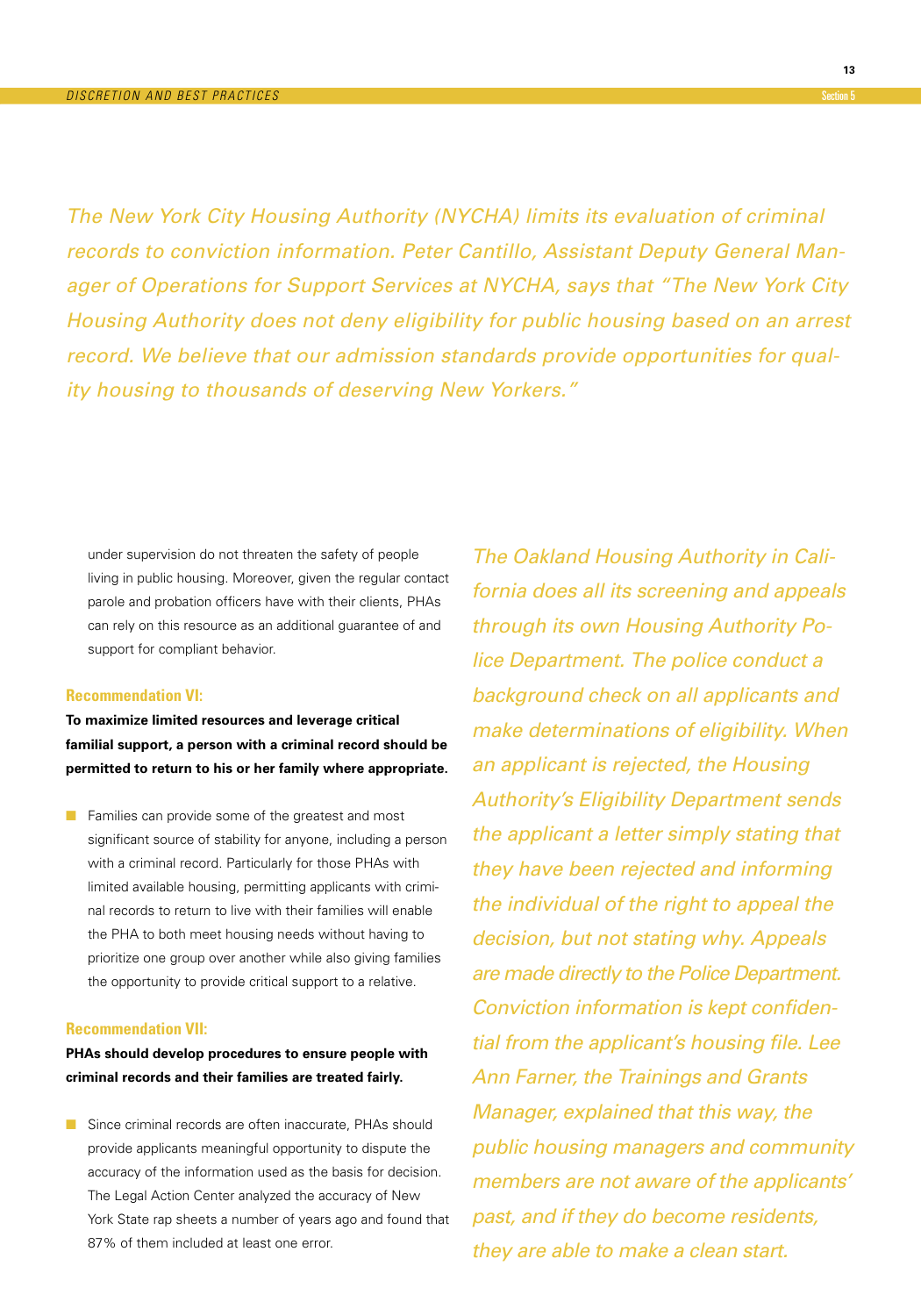- PHAs should not categorically reject applicants with criminal records under the assumption that they can and will assert their claims on appeal. Many families do not have access to affordable legal representation and will withdraw from the process. Also, many do not realize they have been denied until it is too late to appeal the decision. The appeal process is usually slow and categorically denying people only hurts applicants, delays the securing of a safe housing situation, and probably contributes to recidivism.
- The confidentiality of applicants' criminal records should be protected by limiting access to those individuals who require the information to make eligibility decisions or to ensure continued public safety.

### **Recommendation VIII:**

**Communities and PHAs can develop and implement creative programs that effectively promote expanding housing opportunities for people with criminal records without compromising public safety.**

Cities around the country have implemented a number of innovations to address the housing needs of people with criminal records. These include:

- The Portland Housing Center in Oregon recently introduced the Ready to Rent Program. Ready to Rent is a four-to-sixweek training program for individuals who are facing challenges getting approved by the PHA, including applicants who receive Section 8 subsidies. The course covers topics such as determining housing priorities, understanding and repairing credit, tenants rights and responsibilities, understanding the rental application and screening process, communicating effectively with a landlord, and developing and following a workable household budget. Ready to Rent also offers guidance on how to effectively overcome problems during the screening process, including a criminal history. Certified program instructors coach participants on finding references and writing letters of explanation. After completing the program, participants receive a certificate that they can present to landlords as an incentive to rent to them. The Ready to Rent Program is currently being taught in several county and state correctional facilities.
- The Oakland Housing Authority in California instituted the MOMS (Maximizing Opportunities for Mothers to Succeed) program in July of 2002. This program innovatively addresses the needs of Oakland residents, 3000 of whom are current parolees. The Oakland Housing Authority works in partnership with the Alameda County Sheriff to identify women who have been released from Santa Rita County Jail and assist them in reuniting with their children. Screening procedures and criteria separate from those ordinarily employed by the Housing Authority are used to identify MOMS participants. The women who participate in the MOMS program are housed in a special unit and provided with intensive social services for one year. Women are paired with the same case managers with whom they worked while incarcerated, and they receive individual and group counseling, self-sufficiency activities, basic parenting classes, and vocational and educational assistance. If the families are successful in the program, they move to permanent public housing. Lee Ann Farner, the Trainings and Grants Manager at the Oakland Housing Authority, describes the program as "a success," and reports that "so far we've noticed a remarkable difference…we have had no issues with drugs, alcohol, loud noise, unruly children, any of that stuff."<sup>17</sup>
- The New York State Office of Mental Health is developing an initiative to offer 800 units of new supportive housing to a target population that includes individuals released from prison or jail or individuals under the supervision of the Brooklyn Mental Health Court who have a serious and persistent mental illness.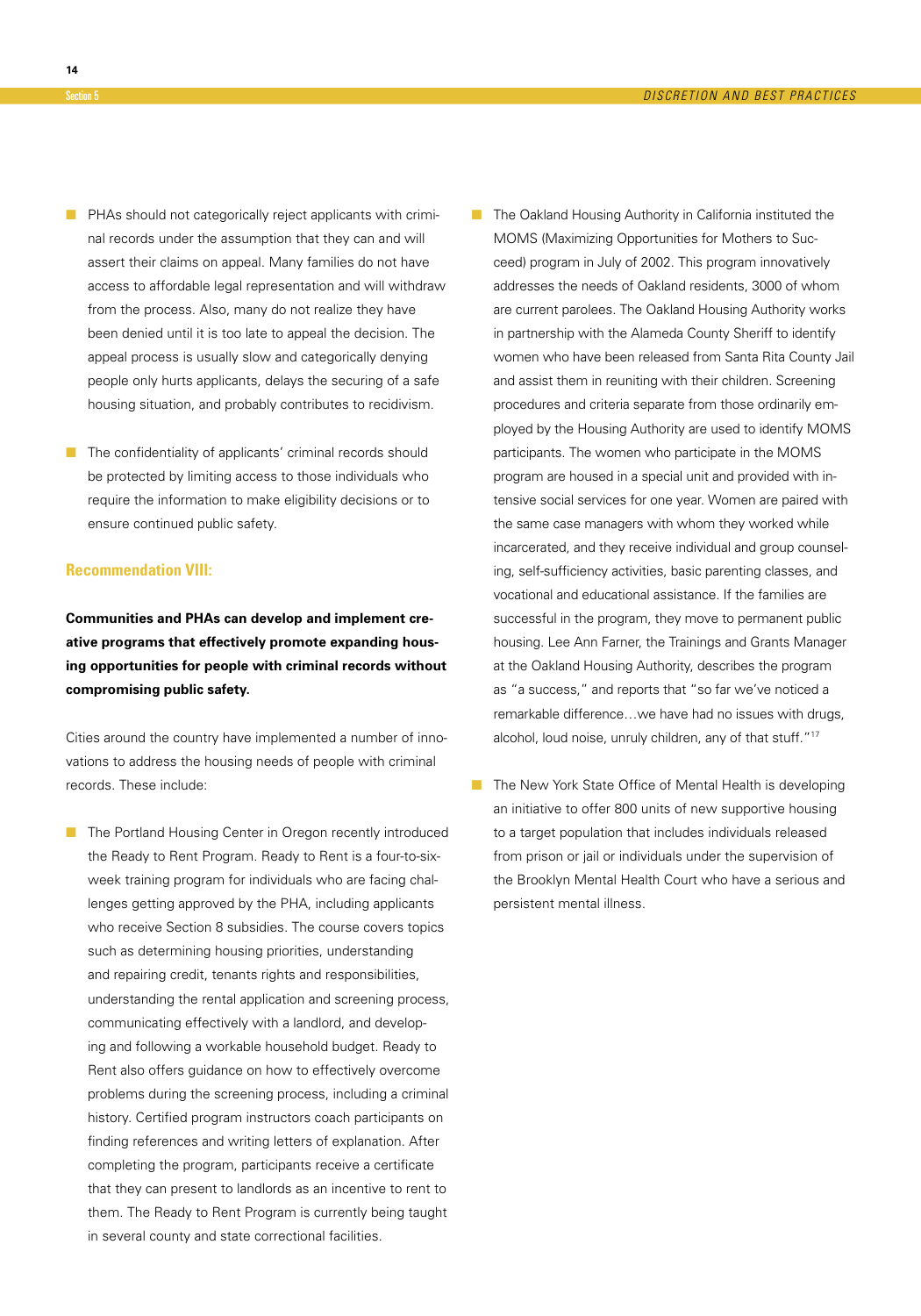# Section 6 CONCLUSION

Without a place to live, it is difficult for a person to hold down a job, be a responsible parent, and otherwise be a productive member of society. People with criminal records are no different than others in their need for safe and affordable housing, though the stigma of an arrest or conviction can make it difficult, if not impossible, for them to secure a home. While the burden of housing people with criminal records should not fall solely upon PHAs, public and Section 8 housing should be among the various options available to help people create a safer society.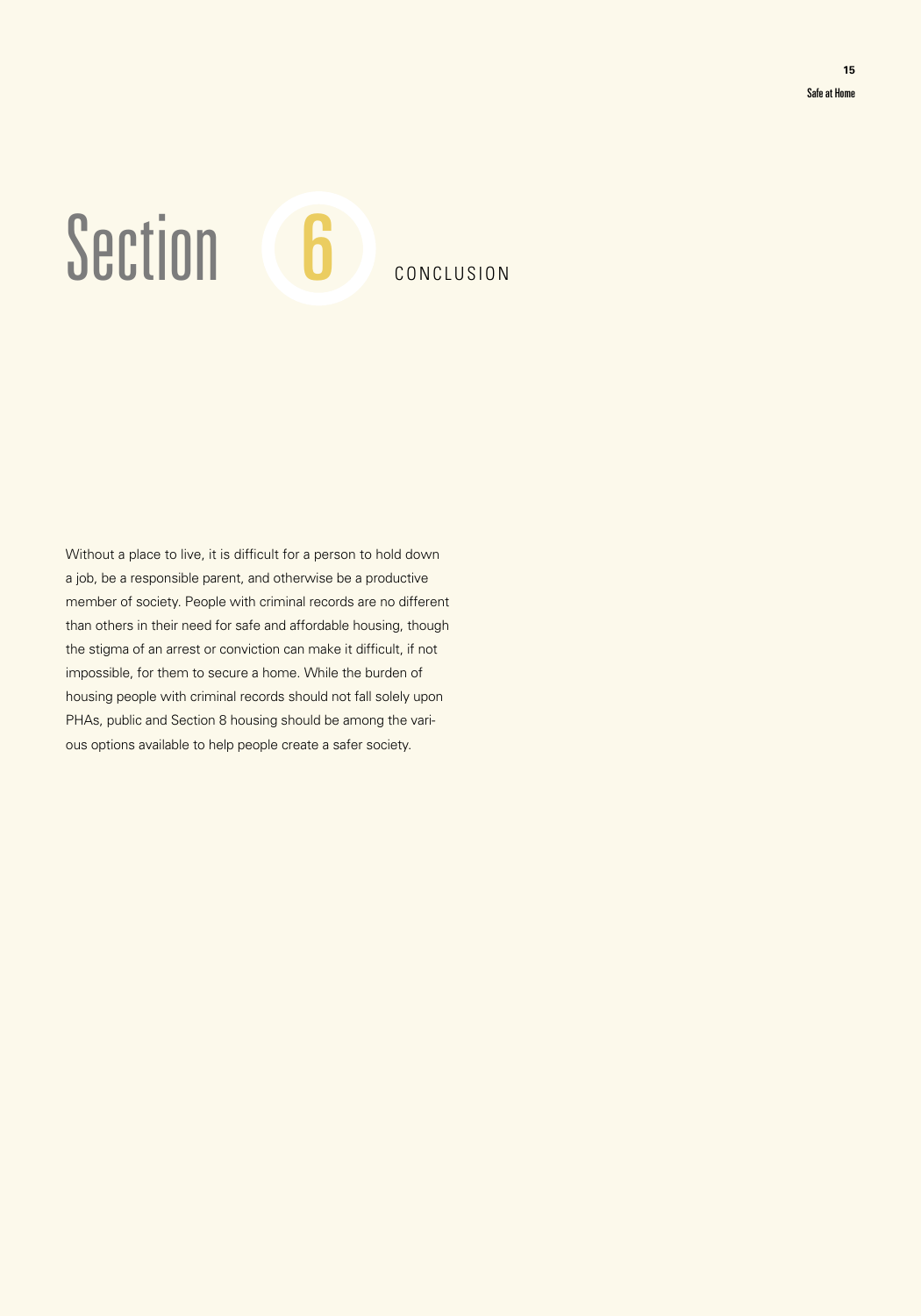# **Endnotes**

- 1 From Prison to Home: The Dimensions and Consequences of Prisoner Reentry, by Jeremy Travis, Amy Solomon, and Michelle Waul, The Urban Institute, June 2001, page 9.
- 2 Bureau of Justice Statistics, Survey of State Criminal History Information Systems, 2001: A Criminal Justice Information Policy Report (August 2003); U.S. Census Bureau, Census 2000 Summary File 1, Matrices P13 and PCT12 (accessed at http://factfinder.census.gov).
- 3 Welfare and Housing Denial of Benefits to Drug Offenders, by Gwen Rubenstein and Debbie Mukamal in Invisible Punishment: The Collateral Consequences of Mass Imprisonment, Marc Mauer and Meda Chesney-Lind, Eds.
- 4 The New York/New York Agreement Cost Study: The Impact of Supportive Housing on Services Use for Homeless Mentally Ill Individuals, by Dennis P. Culhane et al, The Corporation for Supportive Housing, May 2001, page 4.
- 5 Center for Housing Policy, The Housing Needs of Ex-Prisoners 1996, available at http://www.jrf.org.uk/knowledge/findings/ housing/H178.asp.
- 6 Memphis Housing Authority v. Thompson, 38 S.W.3d 504 (2001).
- 7 P.L. No. 100-690 at § 5101(5) (November 18, 1988).
- 8 Id.
- 9 Department of Housing and Urban Development v. Rucker, 122 S.Ct. 1230, 1236 (2002).
- 10 Letter from Michael M. Liu, Assistant Secretary to the U.S. Department of Housing and Urban Development, to Public Housing Directors, June 6, 2002.
- 11 A study of criminal history records in New York found that 87 percent of the records contained at least one mistake or omission and 41 percent contained two or more errors. The errors included missing disposition information, unsealed cases, unrecorded vacated warrants, split arrest events, and inaccurately recorded disposition information. Legal Action Center, "Study of Rap Sheet Accuracy and Recommendations to Improve Criminal Justice Recordkeeping" page 3 (1995).
- 12 42 U.S.C. § 13663(a).
- 13 24 C.F.R. § 960.204(a)(3).
- 14 42 U.S.C. § 13661(a).
- 15 42 U.S.C. § 13661(b).
- 16 42 U.S.C. § 13661(c).
- 17 Equal Employment Opportunity Commission, Notice No. N-915, Policy Statement on the Issue of Conviction Records under Title VII of the Civil Rights Act of 1964 (February 4, 1987); Equal Employment Opportunity Commission, Notice No. N-915-061, Policy Guidance on the Consideration of Arrest Records in Employment Decisions under Title VII of the Civil Rights Act of 1964 (September 7, 1990).